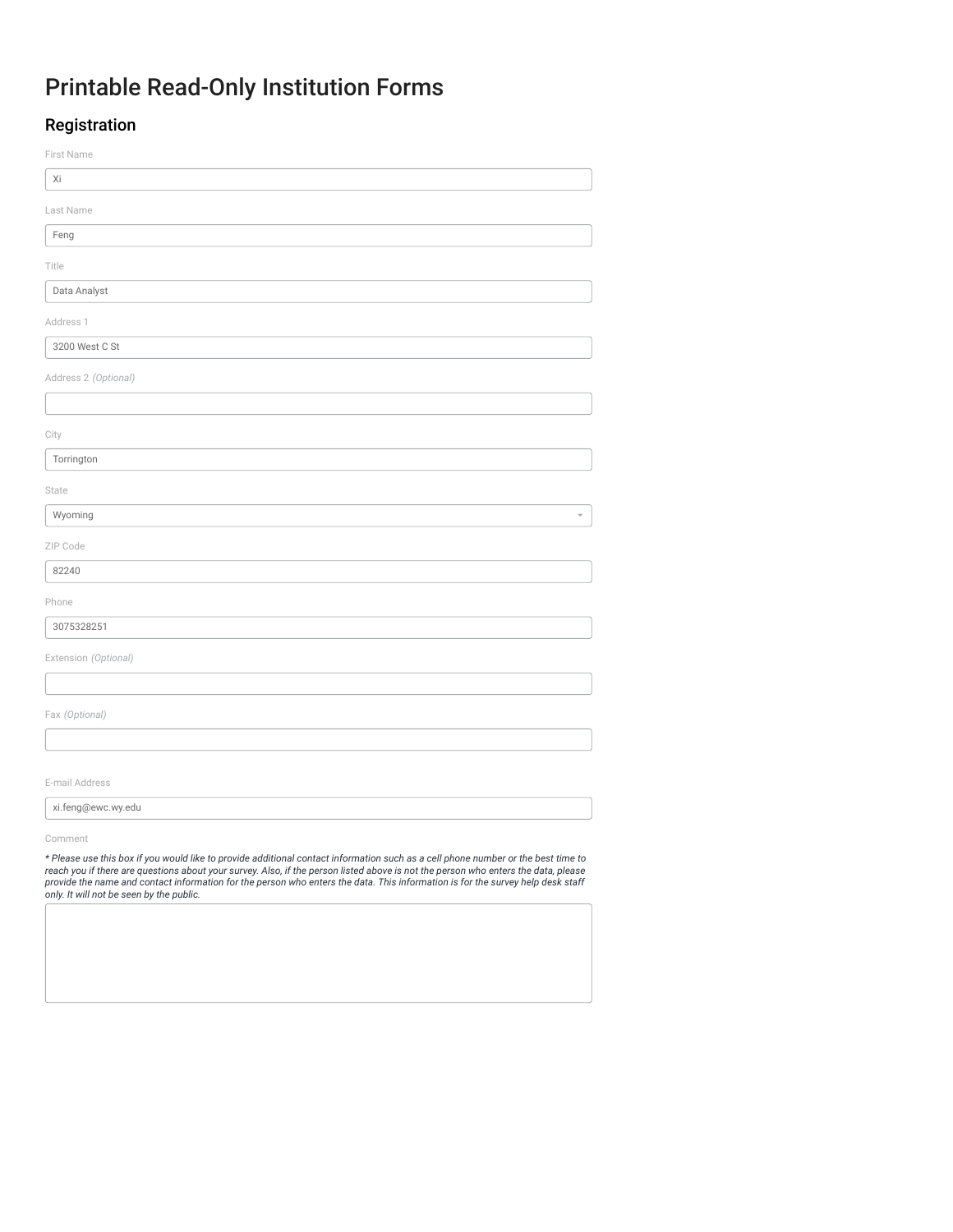### General Information

U

Institution Name : Eastern Wyoming College

| Address 1                         |         |                                        |  |
|-----------------------------------|---------|----------------------------------------|--|
| 3200 West C St                    |         |                                        |  |
| Address 2 (Optional)              |         |                                        |  |
|                                   |         |                                        |  |
| City                              | State   | ZIP Code                               |  |
| Torrington                        | Wyoming | 82240-1699<br>$\overline{\phantom{a}}$ |  |
| Phone                             |         | Extension (Optional)                   |  |
| (307) 532-8200                    |         |                                        |  |
| Institution Name Alias (Optional) |         |                                        |  |
|                                   |         |                                        |  |
|                                   |         |                                        |  |
|                                   |         |                                        |  |
|                                   |         |                                        |  |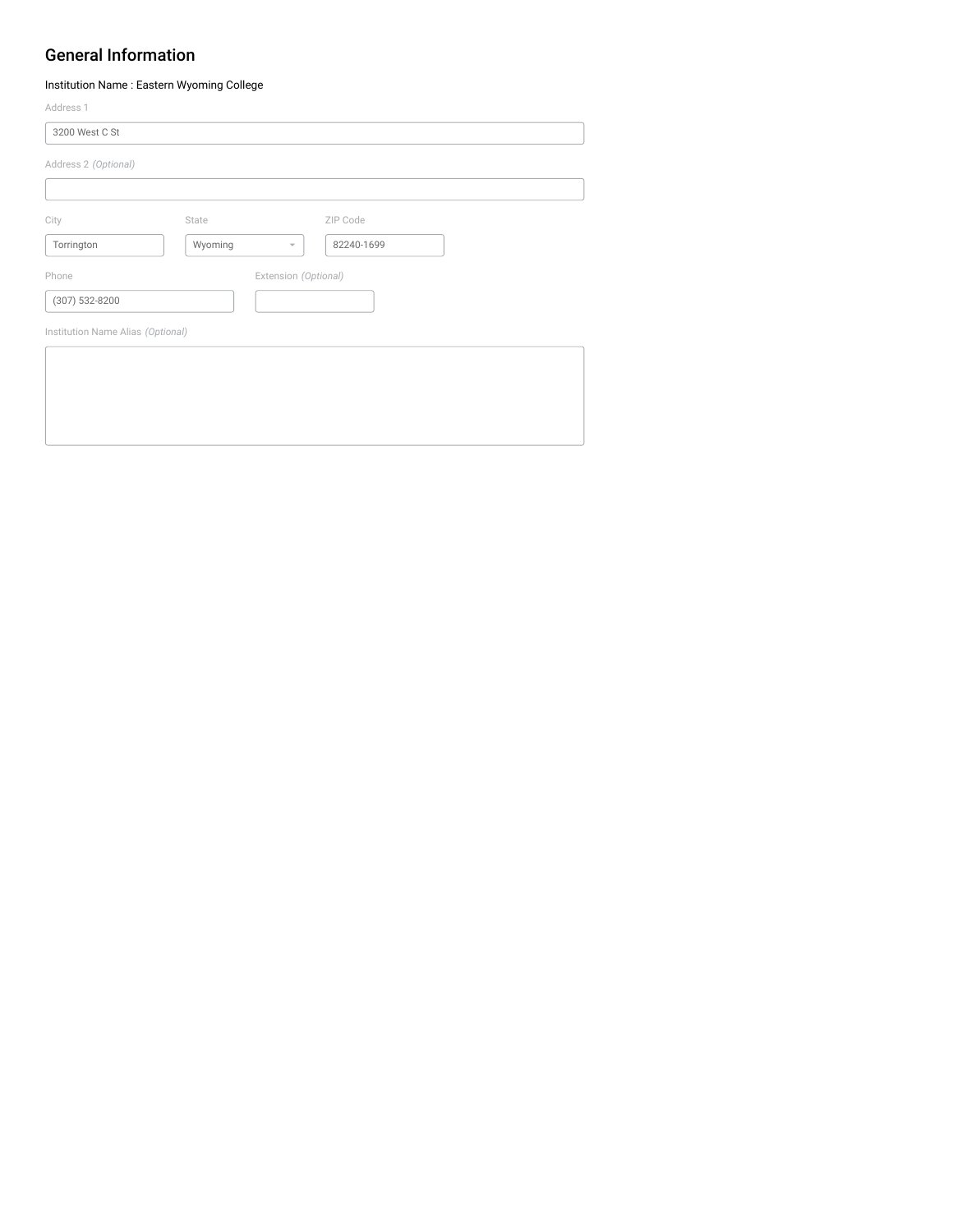## Athletic Department

| Athletic Director Name |         |                          |          |  |  |
|------------------------|---------|--------------------------|----------|--|--|
| Tom Andersen           |         |                          |          |  |  |
| Address 1              |         |                          |          |  |  |
| 3200 WEST C ST         |         |                          |          |  |  |
| Address 2 (Optional)   |         |                          |          |  |  |
|                        |         |                          |          |  |  |
| City                   | State   |                          | ZIP Code |  |  |
| TORRINGTON             | Wyoming | $\overline{\phantom{a}}$ | 82240    |  |  |
| Phone                  |         | Extension (Optional)     |          |  |  |
| (307) 532-8321         |         |                          |          |  |  |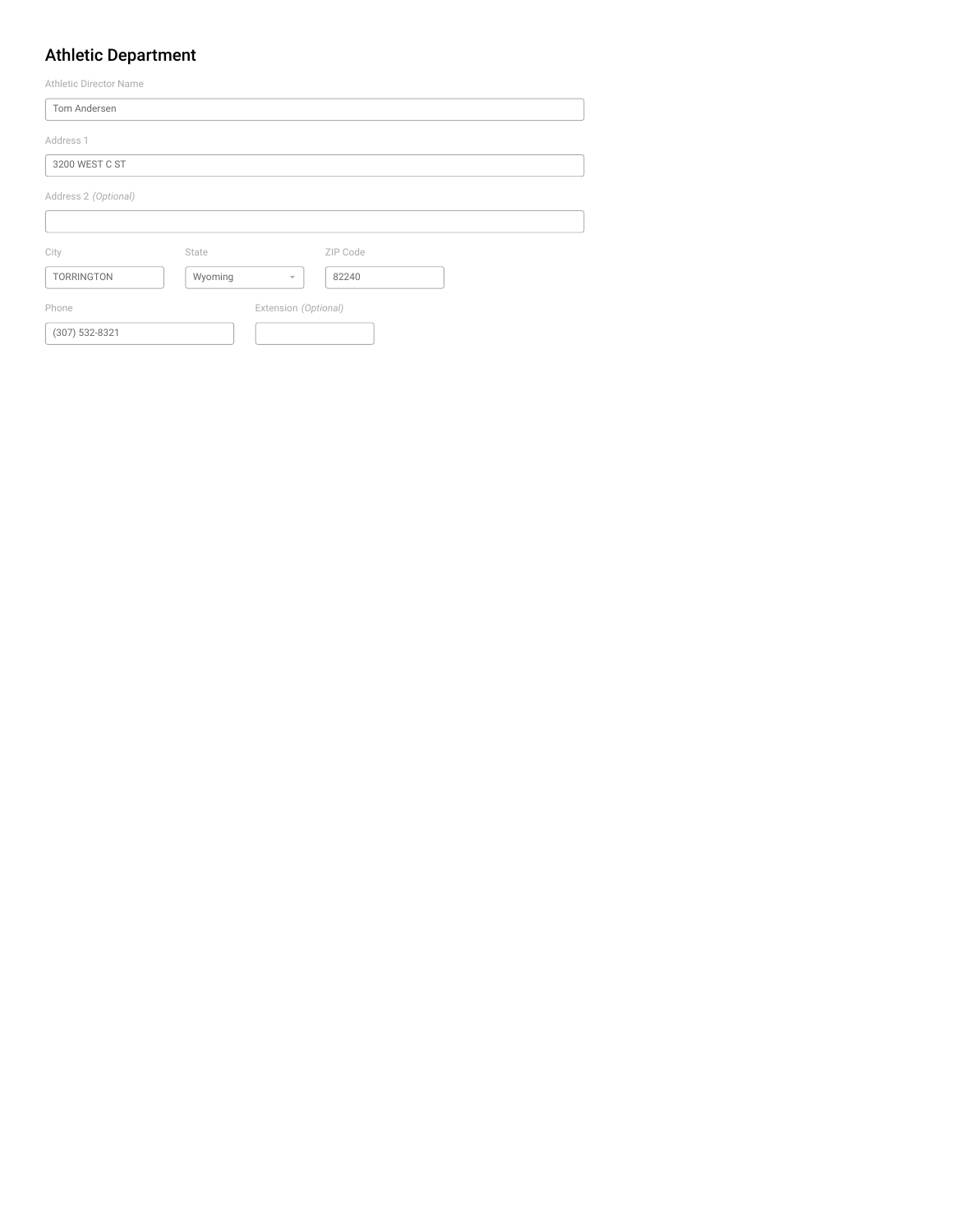## Chief Administrative Officer

| Admin Name                | Title                |                |
|---------------------------|----------------------|----------------|
| Dr. Lesley Travers        | President            |                |
| Admin Email               |                      |                |
| lesley.travers@ewc.wy.edu |                      |                |
| Phone                     | Extension (Optional) | Fax (Optional) |
| $(307)$ 532-8303          |                      |                |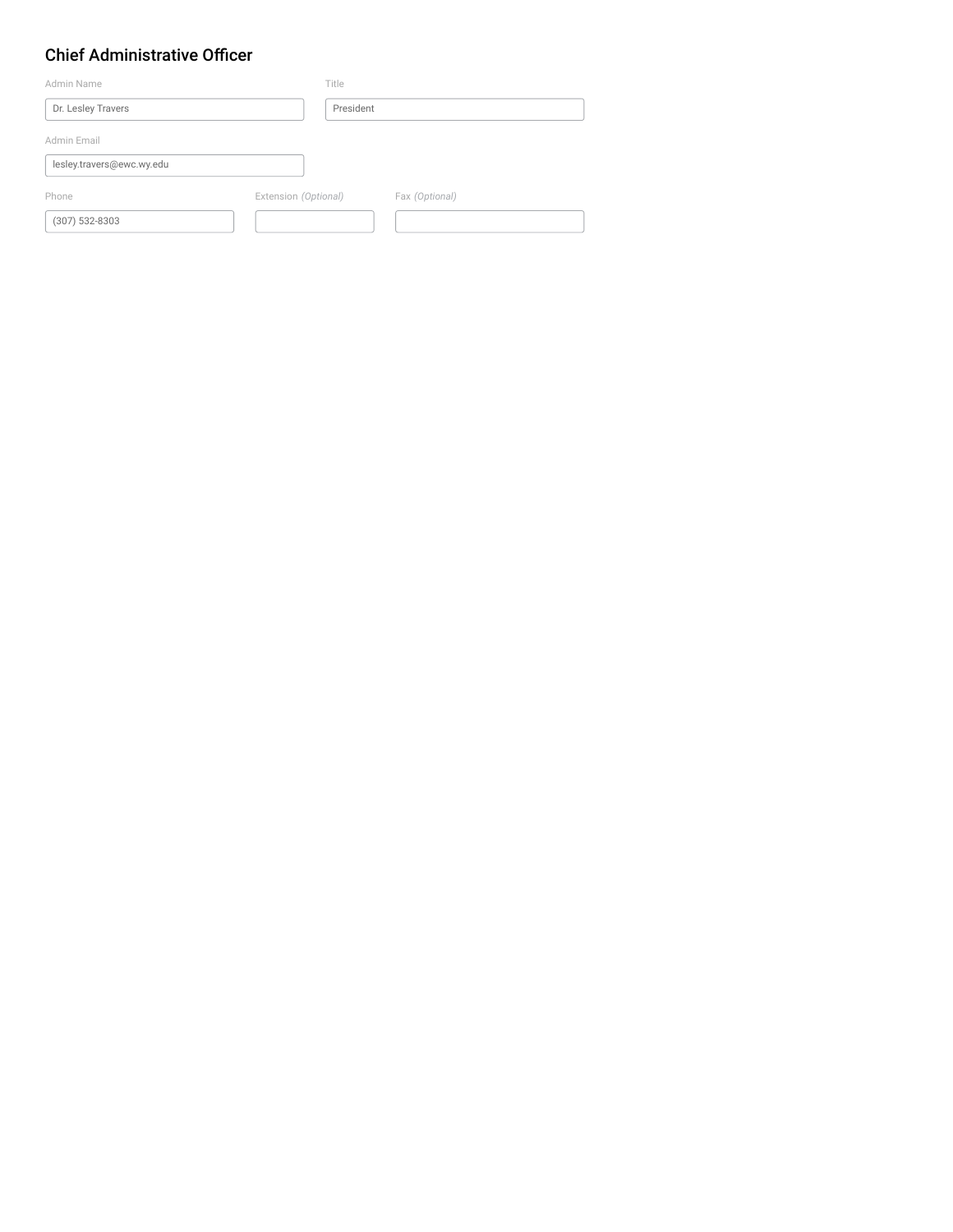### EADA General

#### **Designated Reporting Year**

*\*Note: The reporting period must be 12 months. The dates for the reporting year should be consistent from year to year.*

| Begins: |            | Ends: |   |      |
|---------|------------|-------|---|------|
| 07/01   | 2020<br>÷. | 06/30 | Œ | 2021 |

#### **Number of Full-time Undergraduates by Gender**

The numbers below were reported on your institution's 2020-21 IPEDS Survey and should not be changed unless they were reported incorrectly to IPEDS. The numbers indicate the full-time certificate or degree-seeking total. If the numbers are incorrect, please call the EADA Help Desk.

|                                                                           |                      | <b>Number</b>          | <b>Percent</b> |
|---------------------------------------------------------------------------|----------------------|------------------------|----------------|
| Male full-time undergraduates                                             |                      | 161                    | 39%            |
| Female full-time undergraduates                                           |                      | 248                    | 61%            |
| Total full-time undergraduates                                            |                      | 409                    | 100%           |
| Athletic Sanctioning Body for the Designated Reporting Year (select one): |                      |                        |                |
| ◯ NCAA Division I-FBS                                                     | ◯ NAIA Division I    | $\bigcirc$ CCCAA       |                |
| ◯ NCAA Division I-FCS                                                     | ◯ NAIA Division II   | $\bigcirc$ NWAC        |                |
| OhNCAA Division I without football                                        | O NJCAA Division I   | ◯ USCAA                |                |
| ◯ NCAA Division II with football                                          | ◯ NJCAA Division II  | $\bigcirc$ Independent |                |
| ◯ NCAA Division II without football                                       | O NJCAA Division III | $\bigcirc$ Other       |                |
| ◯ NCAA Division III with football                                         | ◯ NCCAA Division I   |                        |                |
| ◯ NCAA Division III without football                                      | ◯ NCCAA Division II  |                        |                |

## Update Status

**Date Completed:** Not Updated Not Updated Not Updated Not Updated Not Updated Not Updated Not Updated Not Updated Not Updated Not Updated Not Updated Not Updated Not Updated Not Updated Not Updated Not Updated Not Updated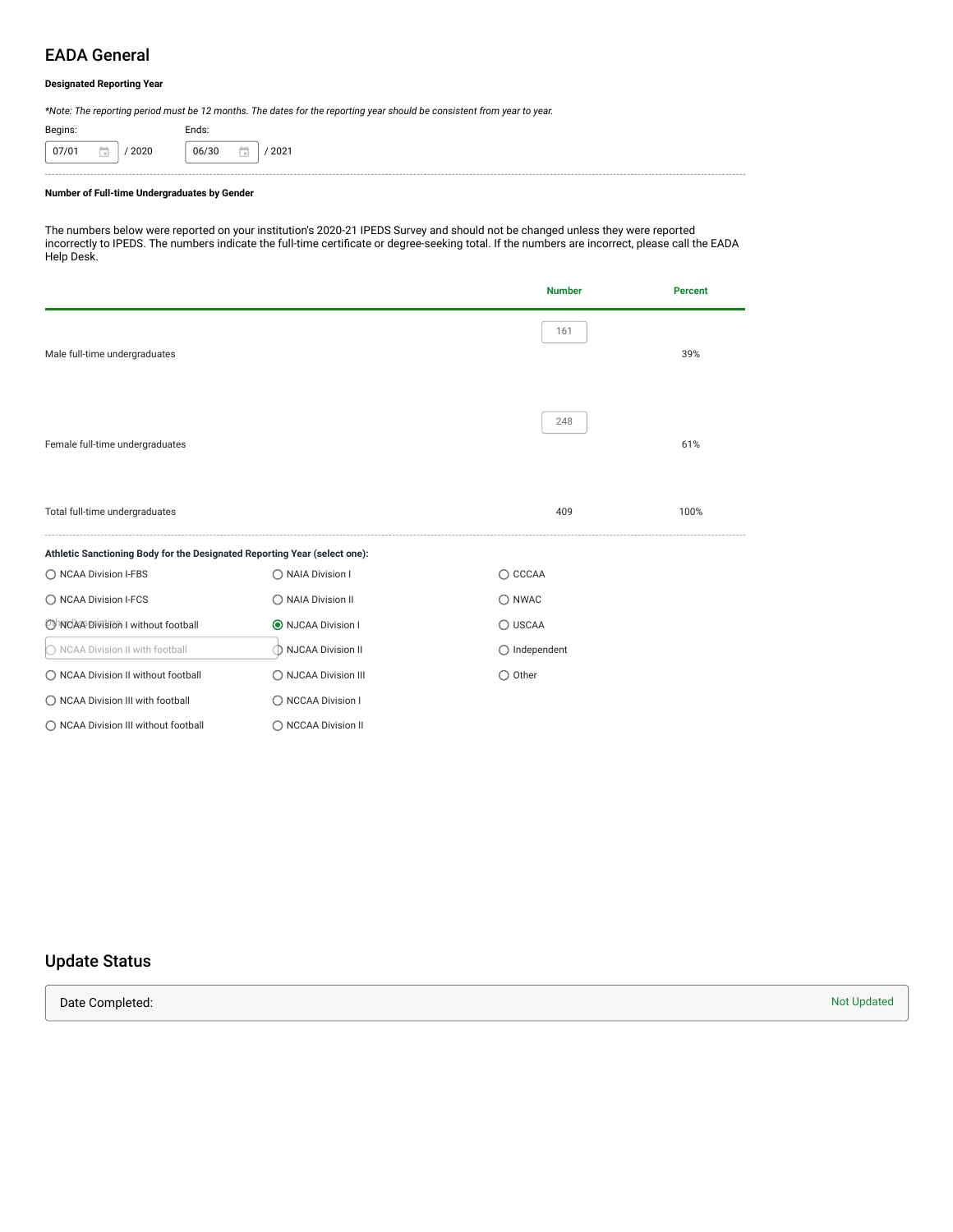## 2021 EADA Survey

#### Institution: (240596) User ID: E2405961

#### Screening Questions

Please answer these questions carefully as your responses will determine which subsequent data entry screens are appropriate for your institution.

#### **1. How will you report Operating (Game-day) Expenses?**

| $\odot$                 | By Team                 |                                                 | $\bigcirc$ | Per Participant                                                 |
|-------------------------|-------------------------|-------------------------------------------------|------------|-----------------------------------------------------------------|
|                         |                         |                                                 |            | 2. Select the type of varsity sports teams at your institution. |
| $\overline{\mathbf{v}}$ | Men's Teams             |                                                 |            |                                                                 |
| $\overline{\mathbf{v}}$ |                         | Women's Teams                                   |            |                                                                 |
| $\Box$                  | Coed Teams              |                                                 |            |                                                                 |
|                         |                         | 3. Do any of your teams have assistant coaches? |            |                                                                 |
| $\odot$                 | Yes                     |                                                 |            |                                                                 |
|                         | $\overline{\vee}$       | Men's Teams                                     |            |                                                                 |
|                         | $\vert\mathcal{A}\vert$ | Women's Teams                                   |            |                                                                 |
|                         | □                       | Coed Teams                                      |            |                                                                 |
|                         | No                      |                                                 |            |                                                                 |
|                         |                         |                                                 |            |                                                                 |

If you save the data on this screen, then return to the screen to make changes, note the following: 1) If you select an additional type of team remember to include associated data for that type of team on subsequent screens;

2) If you delete a type of team but have already entered associated data on other screens, all associated data for that type of team will be deleted

from subsequent screens. However, because the survey system has to recalculate the totals, you must re-save every screen.

#### Sports Selection - Men's and Women's Teams

Select the varsity sports teams at your institution.

| <b>Sport</b>         | Men's               | <b>Women's</b> | <b>Sport</b>                      | Men's               | <b>Women's</b>      |
|----------------------|---------------------|----------------|-----------------------------------|---------------------|---------------------|
| Archery              | $\Box$              | $\Box$         | Badminton                         | $\Box$              | $\Box$              |
| Baseball             | $\Box$              |                | Basketball                        | $\checkmark$        | $\overline{\smile}$ |
| Beach Volleyball     | $\Box$              | $\Box$         | Bowling                           | $\Box$              | $\Box$              |
| <b>Cross Country</b> | $\Box$              | $\Box$         | Diving                            | $\Box$              | $\Box$              |
| Equestrian           | $\Box$              | $\Box$         | Fencing                           | $\Box$              | $\Box$              |
| Field Hockey         |                     | $\Box$         | Football                          | $\Box$              |                     |
| Golf                 | $\overline{\smile}$ | $\Box$         | Gymnastics                        | $\Box$              | $\Box$              |
| Ice Hockey           | $\Box$              | $\Box$         | Lacrosse                          | $\Box$              | $\Box$              |
| Rifle                | $\Box$              | $\Box$         | Rodeo                             | $\overline{\smile}$ | $\overline{\smile}$ |
| Rowing               | $\Box$              | $\Box$         | Sailing                           | $\Box$              | $\Box$              |
| Skiing               | $\Box$              | $\Box$         | Soccer                            | $\Box$              | $\Box$              |
| Softball             |                     | $\Box$         | Squash                            | $\Box$              | $\Box$              |
| Swimming             | $\Box$              | $\Box$         | Swimming and Diving<br>(combined) | $\Box$              | $\Box$              |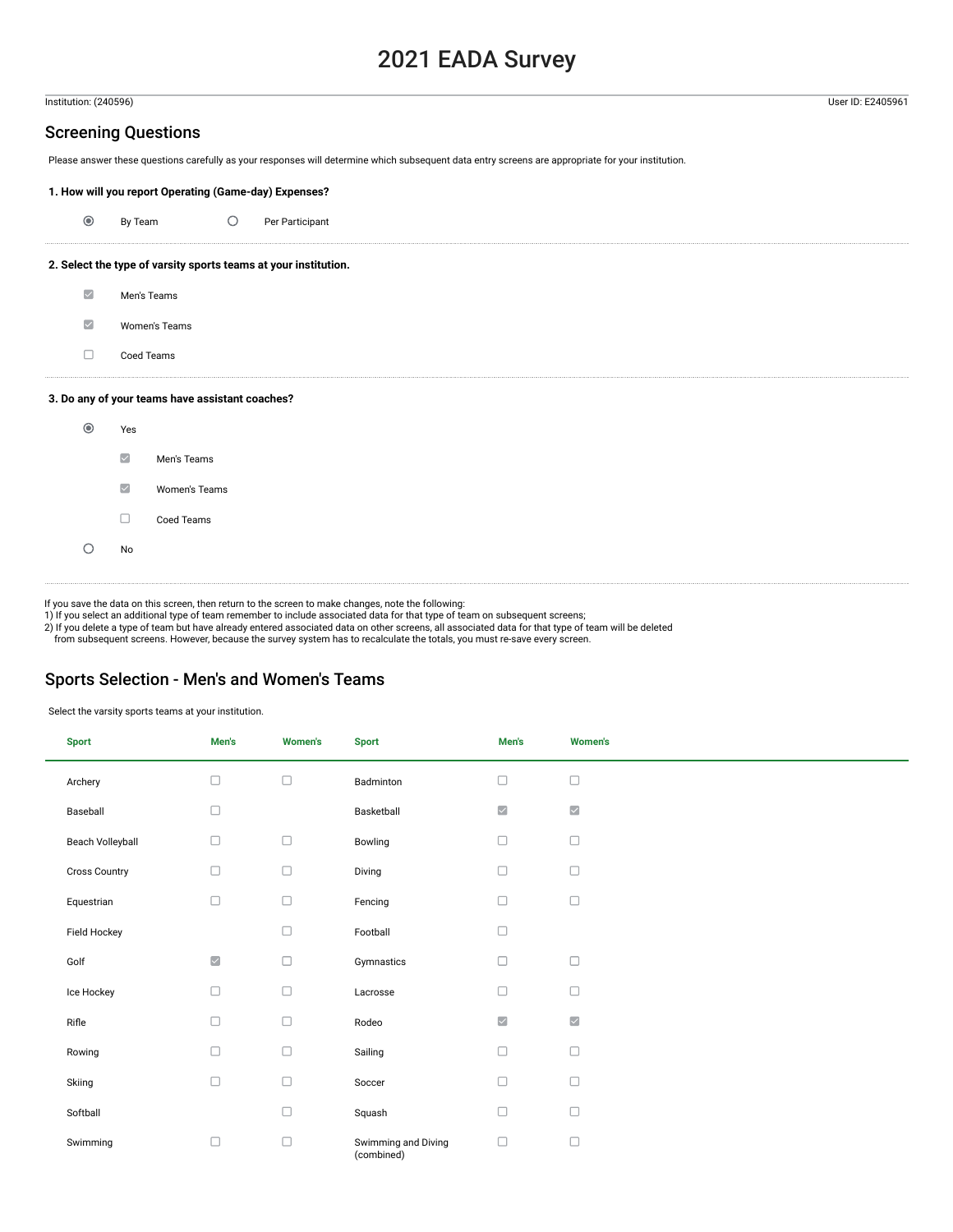| Synchronized Swimming                           |  | <b>Table Tennis</b>                                         |  |
|-------------------------------------------------|--|-------------------------------------------------------------|--|
| <b>Team Handball</b>                            |  | Tennis                                                      |  |
| Track and Field (Indoor)                        |  | Track and Field (Outdoor)                                   |  |
| Track and Field and Cross<br>Country (combined) |  | Volleyball                                                  |  |
| Water Polo                                      |  | <b>Weight Lifting</b>                                       |  |
| Wrestling                                       |  | Other Sports (Specify sports in $\Box$<br>the caveat box.)* |  |

#### **Caveat:**

The caveat on this screen is for internal use and does not appear on the EADA Dissemination Website (public site). If you want information to appear on the public site, enter it on the Athletic Participation screen.

**\*** If you indicated in the caveat box that your other sports are Dancing and/or Cheerleading, please specify in the caveat box that these are competitive varsity teams (i.e., not pep squads).

If you save the data on this screen, then return to the screen to make changes, note the following:

1) If you select an additional team remember to include associated data for that sport on subsequent screens;

2) If you delete a sport but have already entered associated data on other screens, all associated data for that sport will be deleted from subsequent

screens. However, because the survey system has to recalculate the totals, you must re-save every screen.

#### Athletics Participation - Men's and Women's Teams

Enter the number of participants as of the day of the first scheduled contest.

| <b>Varsity Teams</b>                                                                                                                                                       | <b>Men's Teams</b> | <b>Women's Teams</b> |  |
|----------------------------------------------------------------------------------------------------------------------------------------------------------------------------|--------------------|----------------------|--|
| Basketball                                                                                                                                                                 | 16                 | 13                   |  |
| Golf                                                                                                                                                                       | 8                  |                      |  |
| Rodeo                                                                                                                                                                      | 9                  | 14                   |  |
| Volleyball                                                                                                                                                                 |                    | 14                   |  |
| <b>Total Participants Men's and Women's Teams</b>                                                                                                                          | 33                 | 41                   |  |
| <b>Unduplicated Count of Participants</b><br>(This is a head count. If an individual participates on more than one team, count<br>that individual only once on this line.) | 33                 | 41                   |  |

#### CAVEAT

(For each men's or women's team that includes opposite sex participants, specify the number of male and the number of female students on that<br>team in this caveat box. This does not apply for coed teams. Additionally, provi

If you save the data on this screen, then return to the screen to make changes, please note you must re-save every screen because the survey system has to recalculate the totals.

### Head Coaches - Men's Teams

For each men's team, indicate whether the head coach is male or female, was assigned to the team on a full-time or part-time basis, and whether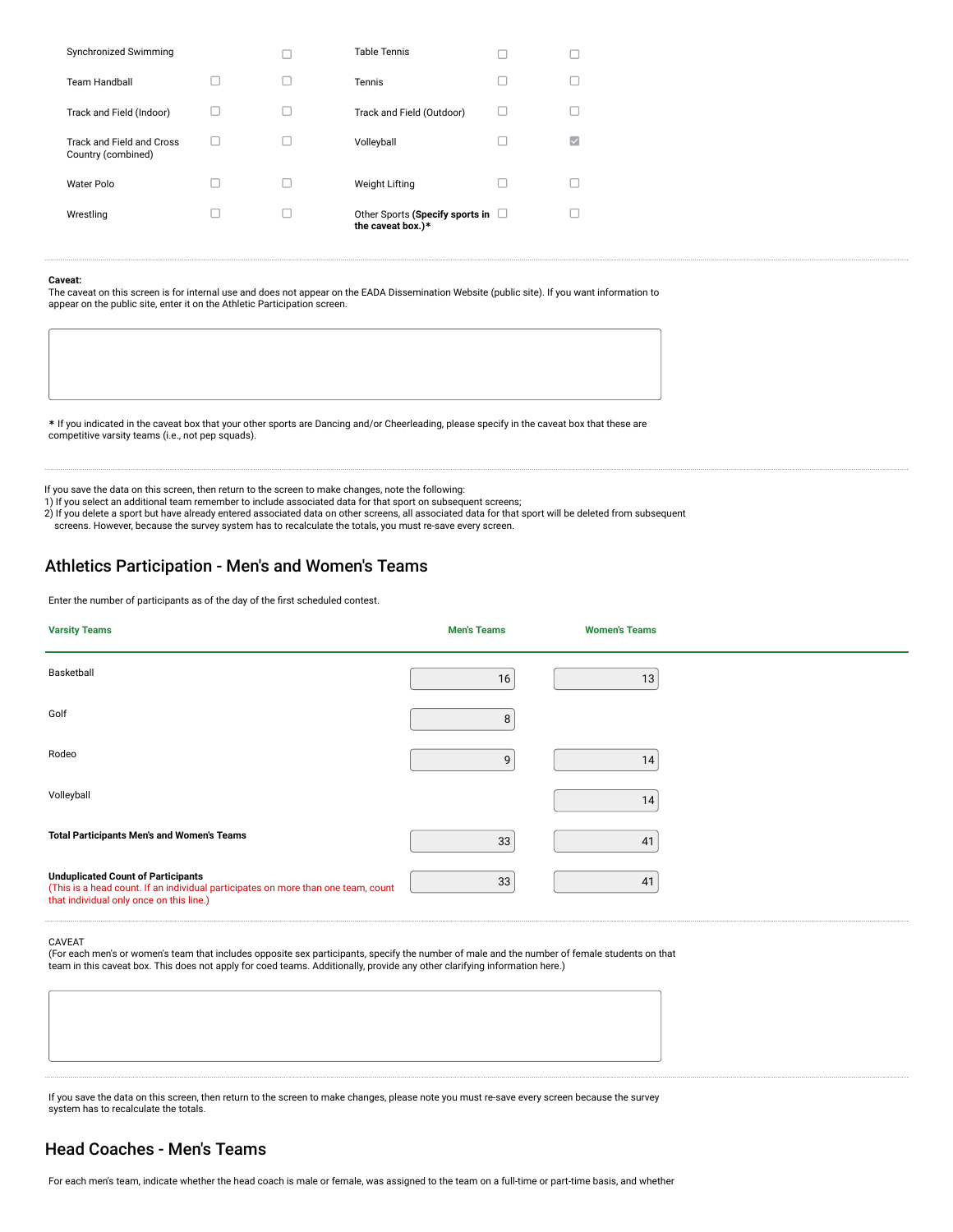the coach was employed by the institution on a full-time basis or on a part-time or volunteer basis, by entering a 1 in the appropriate field. The Swimming and Diving (combined) fields allow up to 2 head coaches. The Track and Field and Cross Country (combined) fields allow up to 3.

| <b>Varsity Teams</b>                      |                                                       | <b>Male Head Coaches</b>                              |                                      |                                                      |                                                       |                                                       |                                      |                                                      |                              |
|-------------------------------------------|-------------------------------------------------------|-------------------------------------------------------|--------------------------------------|------------------------------------------------------|-------------------------------------------------------|-------------------------------------------------------|--------------------------------------|------------------------------------------------------|------------------------------|
|                                           | Assigned to<br>Team on a<br>Full-Time<br><b>Basis</b> | Assigned to<br>Team on a<br>Part-Time<br><b>Basis</b> | Full-Time<br>Institution<br>Employee | Part-Time<br>Institution<br>Employee or<br>Volunteer | Assigned to<br>Team on a<br>Full-Time<br><b>Basis</b> | Assigned to<br>Team on a<br>Part-Time<br><b>Basis</b> | Full-Time<br>Institution<br>Employee | Part-Time<br>Institution<br>Employee or<br>Volunteer | <b>Total Head</b><br>Coaches |
| Basketball                                |                                                       |                                                       |                                      |                                                      |                                                       |                                                       |                                      |                                                      |                              |
| Golf                                      |                                                       |                                                       | ٠                                    |                                                      |                                                       |                                                       |                                      |                                                      |                              |
| Rodeo                                     |                                                       | 1                                                     | 1                                    |                                                      |                                                       |                                                       |                                      |                                                      |                              |
| <b>Coaching Position</b><br><b>Totals</b> | $\pmb{0}$                                             | 3                                                     | $\mathbf{3}$                         | $\mathbf 0$                                          | $\mathbf 0$                                           | $\mathbf 0$                                           | $\mathbf 0$                          | $\mathbf 0$                                          | 3                            |
| CAVEAT                                    |                                                       |                                                       |                                      |                                                      |                                                       |                                                       |                                      |                                                      |                              |
|                                           |                                                       |                                                       |                                      |                                                      |                                                       |                                                       |                                      |                                                      |                              |
|                                           |                                                       |                                                       |                                      |                                                      |                                                       |                                                       |                                      |                                                      |                              |

### Head Coaches - Women's Teams

For each women's team, indicate whether the head coach is male or female, was assigned to the team on a full-time or part-time basis, and whether the coach was employed by the institution on a full-time basis or on a part-time or volunteer basis, by entering a 1 in the appropriate field. The Swimming and Diving (combined) fields allow up to 2 head coaches. The Track and Field and Cross Country (combined) fields allow up to 3.

|                                           |                                                       | <b>Male Head Coaches</b>                              |                                      |                                                      |                                                       |                                                       |                                      |                                                      |                              |
|-------------------------------------------|-------------------------------------------------------|-------------------------------------------------------|--------------------------------------|------------------------------------------------------|-------------------------------------------------------|-------------------------------------------------------|--------------------------------------|------------------------------------------------------|------------------------------|
| <b>Varsity Teams</b>                      | Assigned to<br>Team on a<br>Full-Time<br><b>Basis</b> | Assigned to<br>Team on a<br>Part-Time<br><b>Basis</b> | Full-Time<br>Institution<br>Employee | Part-Time<br>Institution<br>Employee or<br>Volunteer | Assigned to<br>Team on a<br>Full-Time<br><b>Basis</b> | Assigned to<br>Team on a<br>Part-Time<br><b>Basis</b> | Full-Time<br>Institution<br>Employee | Part-Time<br>Institution<br>Employee or<br>Volunteer | <b>Total Head</b><br>Coaches |
| Basketball                                |                                                       |                                                       | $\mathbf{1}$                         |                                                      |                                                       |                                                       |                                      |                                                      |                              |
| Rodeo                                     |                                                       | 1                                                     | $\mathbf{1}$                         |                                                      |                                                       |                                                       |                                      |                                                      |                              |
| Volleyball                                |                                                       |                                                       | $\mathbf{1}$                         |                                                      |                                                       |                                                       |                                      |                                                      |                              |
| <b>Coaching Position</b><br><b>Totals</b> | $\pmb{0}$                                             | 3                                                     | 3                                    | $\mathbf 0$                                          | $\mathbf 0$                                           | $\pmb{0}$                                             | $\mathbf 0$                          | $\mathbf 0$                                          | 3                            |
| CAVEAT                                    |                                                       |                                                       |                                      |                                                      |                                                       |                                                       |                                      |                                                      |                              |
|                                           |                                                       |                                                       |                                      |                                                      |                                                       |                                                       |                                      |                                                      |                              |
|                                           |                                                       |                                                       |                                      |                                                      |                                                       |                                                       |                                      |                                                      |                              |

#### Head Coaches' Salaries - Men's and Women's Teams

Enter only salaries and bonuses that your institution pays head coaches as compensation for coaching. Do not include benefits on this screen.<br>Do not include volunteer coaches in calculating the average salary and the Full-

**Men's Teams Women's Teams**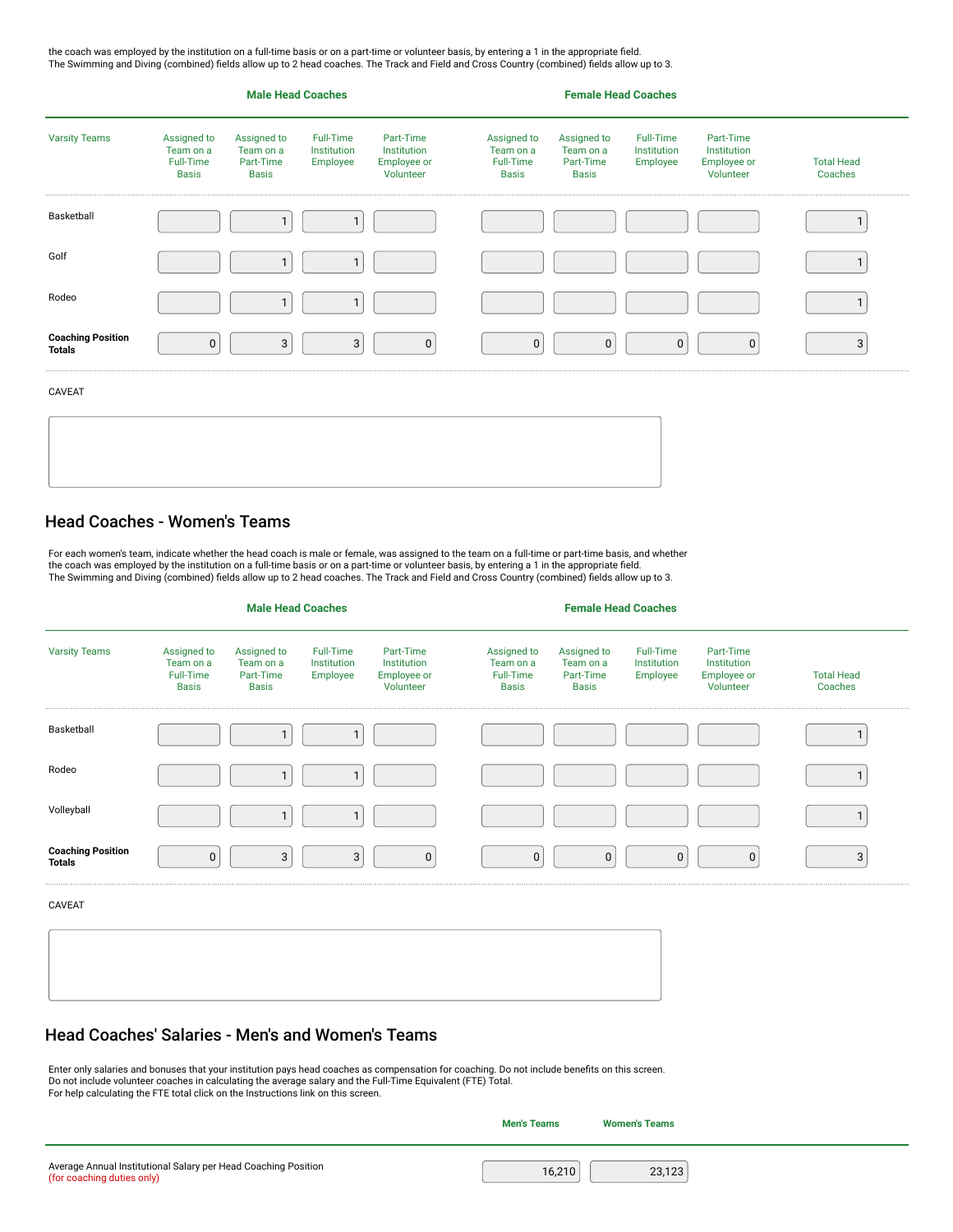| Number of Head Coaching Positions Used to Calculate the Average                                                   | 3                |
|-------------------------------------------------------------------------------------------------------------------|------------------|
| Number of Volunteer Head Coaching Positions<br>(Do not include these coaches in your salary or FTE calculations.) |                  |
| Average Annual Institutional Salary per Full-time equivalent (FTE)                                                | 56,547<br>55,495 |
| Sum of Full-Time Equivalent (FTE) Positions Used to Calculate the Average                                         | 0.86<br>1.25     |
| CAVEAT                                                                                                            |                  |
|                                                                                                                   |                  |

#### Assistant Coaches - Men's Teams

For each men's team, indicate whether the assistant coach is male or female, was assigned to the team on a full-time or part-time basis, and whether the coach was employed by the institution on a full-time basis or on a part-time or volunteer basis, by entering a 1 in the appropriate field.

#### **Male Assistant Coaches Female Assistant Coaches** Varsity Teams Assigned to Team on a Full-Time Basis Assigned to Team on a Part-Time Basis Full-Time Institution Employee Part-Time Institution Employee or Volunteer Assigned to Team on a Full-Time Basis Assigned to Team on a Part-Time Basis Full-Time Institution Employee Part-Time Institution Employee or Volunteer Total Assistant Coaches Basketball ( ) ( ) ( ) ( ) ( o) ( o) ( o) ( o) Golf <sup>0</sup> Rodeo <sup>1</sup> <sup>1</sup> <sup>1</sup> Coaching Position<br>Totals Totals <sup>0</sup> <sup>1</sup> <sup>0</sup> <sup>1</sup> <sup>0</sup> <sup>0</sup> <sup>0</sup> <sup>0</sup> <sup>1</sup> CAVEAT

### Assistant Coaches - Women's Teams

For each women's team, indicate whether the assistant coach is male or female, was assigned to the team on a full-time or part-time basis, and whether the coach was employed by the institution on a full-time basis or on a part-time or volunteer basis, by entering a 1 in the appropriate field.

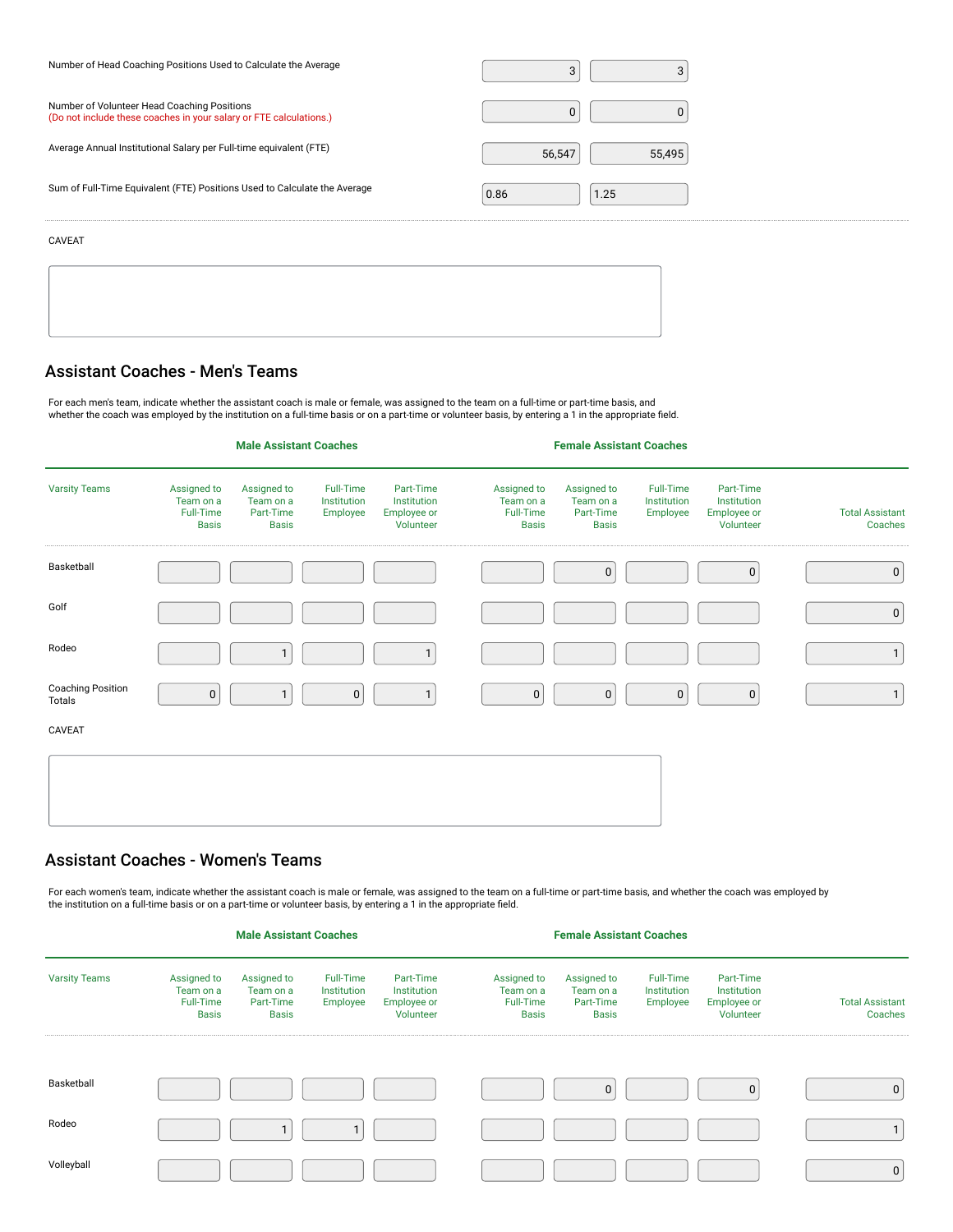| Coaching Position<br>Totals | 0 |  |  | U | 0 |  |  |
|-----------------------------|---|--|--|---|---|--|--|
| CAVEAT                      |   |  |  |   |   |  |  |
|                             |   |  |  |   |   |  |  |
|                             |   |  |  |   |   |  |  |
|                             |   |  |  |   |   |  |  |

#### Assistant Coaches' Salaries - Men's and Women's Teams

Enter only salaries and bonuses that your institution pays assistant coaches as compensation for coaching. Do not include benefits on this screen.<br>Do not include volunteer coaches in calculating the average salary and the

|                                                                                                                        | <b>Men's Teams</b> | <b>Women's Teams</b> |  |
|------------------------------------------------------------------------------------------------------------------------|--------------------|----------------------|--|
| Average Annual Institutional Salary per Assistant Coaching Position<br>(for coaching duties only)                      | 2,485              | 2,485                |  |
| Number of Assistant Coaching Positions Used to Calculate the Average                                                   | ٠                  |                      |  |
| Number of Volunteer Assistant Coaching Positions<br>(Do not include these coaches in your salary or FTE calculations.) |                    |                      |  |
| Average Annual Institutional Salary per Full-time equivalent (FTE)                                                     | 15,531             | 15,531               |  |
| Sum of Full-Time Equivalent (FTE) Positions Used to Calculate the Average                                              | 0.16               | 0.16                 |  |
| CAVEAT                                                                                                                 |                    |                      |  |
|                                                                                                                        |                    |                      |  |
|                                                                                                                        |                    |                      |  |

### Athletically Related Student Aid - Men's and Women's Teams

Athletically related student aid is any scholarship, grant, or other form of financial assistance, offered by an institution, the terms of which require<br>the recipient to participate in a program of intercollegiate athletic

|                 | <b>Men's Teams</b> | <b>Women's Teams</b> | <b>Total</b> |  |
|-----------------|--------------------|----------------------|--------------|--|
| Amount of Aid   | 335,034            | 450,068              | 785,102      |  |
| Ratio (percent) | 43                 | 57                   | 100%         |  |
| CAVEAT          |                    |                      |              |  |
|                 |                    |                      |              |  |
|                 |                    |                      |              |  |

### Recruiting Expenses - Men's and Women's Teams

Recruiting expenses are all expenses an institution incurs attributable to recruiting activities. This includes, but is not limited to, expenses for lodging, meals, telephone use, and transportation (including vehicles used for recruiting purposes) for both recruits and personnel engaged in recruiting, and other expenses for official and unofficial visits, and all other expenses related to recruiting.<br>If you do not ha

| <b>Men's Teams</b> | <b>Women's Teams</b> | Total |
|--------------------|----------------------|-------|
|                    |                      |       |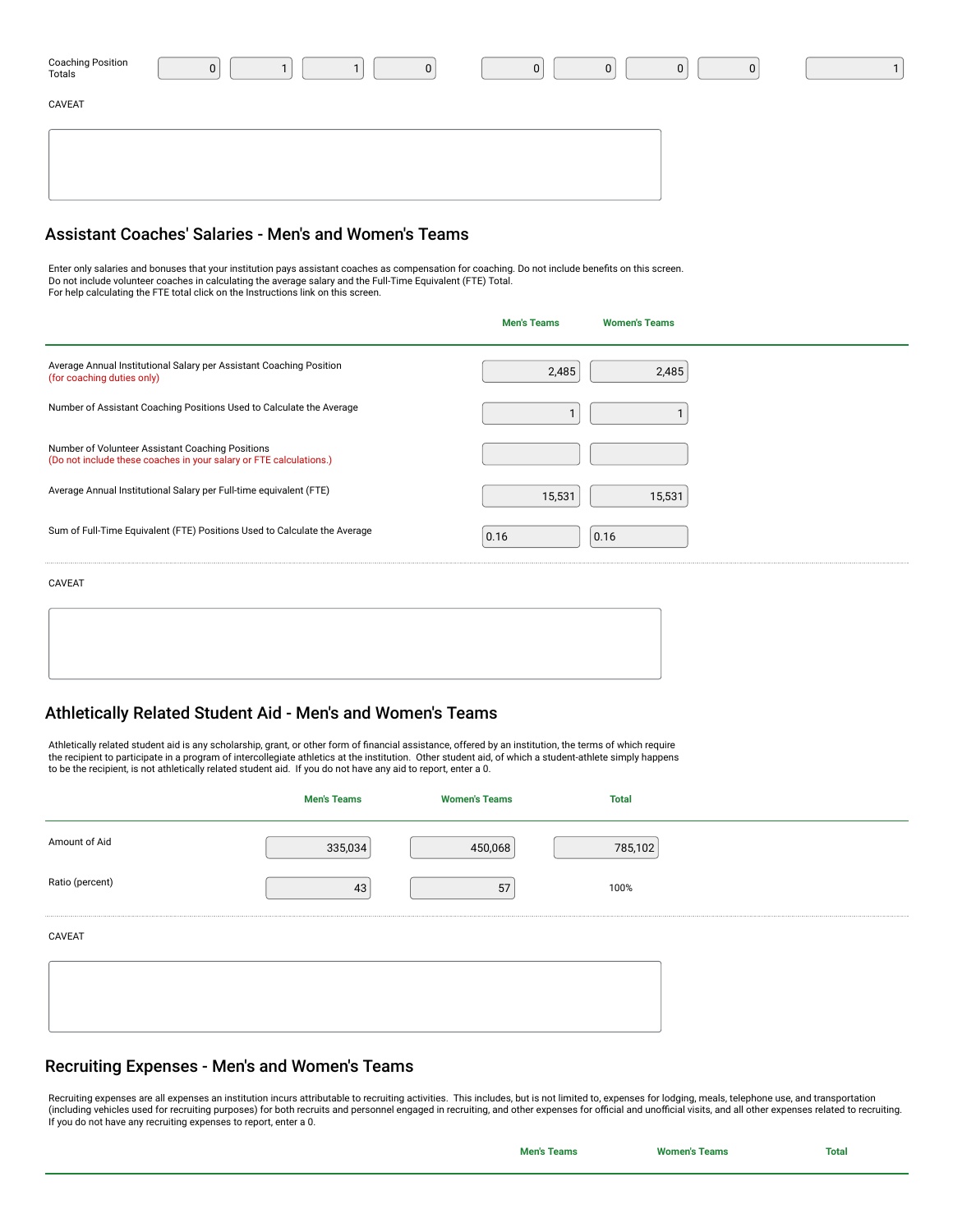| Total  | 870 | 1,757 | 2,627 |
|--------|-----|-------|-------|
| CAVEAT |     |       |       |
|        |     |       |       |
|        |     |       |       |

### Operating (Game-Day) Expenses - Men's and Women's Teams by Team

Operating expenses are all expenses an institution incurs attributable to home, away, and neutral-site intercollegiate athletic contests (commonly known as "game-day expenses"), for (A) Lodging,<br>meals, transportation, unif Report actual numbers, not budgeted or estimated numbers. Please do not round beyond the next dollar.

|                                                                             |              | <b>Men's Teams</b>                           |                |              | <b>Women's Teams</b>                         |         |                                           |
|-----------------------------------------------------------------------------|--------------|----------------------------------------------|----------------|--------------|----------------------------------------------|---------|-------------------------------------------|
| <b>Varsity Teams</b>                                                        | Participants | <b>Operating Expenses</b><br>per Participant | <b>By Team</b> | Participants | <b>Operating Expenses</b><br>per Participant | By Team | <b>Total Operating</b><br><b>Expenses</b> |
| Basketball                                                                  | 16           | 2,246                                        | 35,937         | 13           | 3,185                                        | 41,406  | 77,343                                    |
| Golf                                                                        | 8            | 2,672                                        | 21,374         |              |                                              |         | 21,374                                    |
| Rodeo                                                                       | 9            | 2,731                                        | 24,579         | 14           | 2,731                                        | 38,235  | 62,814                                    |
| Volleyball                                                                  |              |                                              |                | 14           | 2,868                                        | 40,155  | 40,155                                    |
| <b>Total Operating</b><br><b>Expenses Men's and</b><br><b>Women's Teams</b> | 33           |                                              | 81,890         | 41           |                                              | 119,796 | 201,686                                   |
| CAVEAT                                                                      |              |                                              |                |              |                                              |         |                                           |

**Note: This screen is for game-day expenses only.**

### Total Expenses - Men's and Women's Teams

Enter all expenses attributable to intercollegiate athletic activities. This includes appearance guarantees and options, athletically related student aid, contract services, equipment, fundraising activities, operating expenses, promotional activities, recruiting expenses, salaries and benefits, supplies, travel, and any other expenses attributable to intercollegiate athletic activities. Report actual numbers, not budgeted or estimated numbers. Please do not round beyond the next dollar.

| <b>Varsity Teams</b>                                                   | <b>Men's Teams</b> | <b>Women's Teams</b> | <b>Total</b> |
|------------------------------------------------------------------------|--------------------|----------------------|--------------|
| Basketball                                                             | 276,142            | 275,536              | 551,678      |
| Golf                                                                   | 93,671             |                      | 93,671       |
| Rodeo                                                                  | 106,239            | 143,438              | 249,677      |
| Volleyball                                                             |                    | 247,017              | 247,017      |
| Total Expenses of all Sports, Except Football and Basketball, Combined | 199,910            | 390,455              | 590,365      |
| Total Expenses Men's and Women's Teams                                 | 476,052            | 665,991              | 1,142,043    |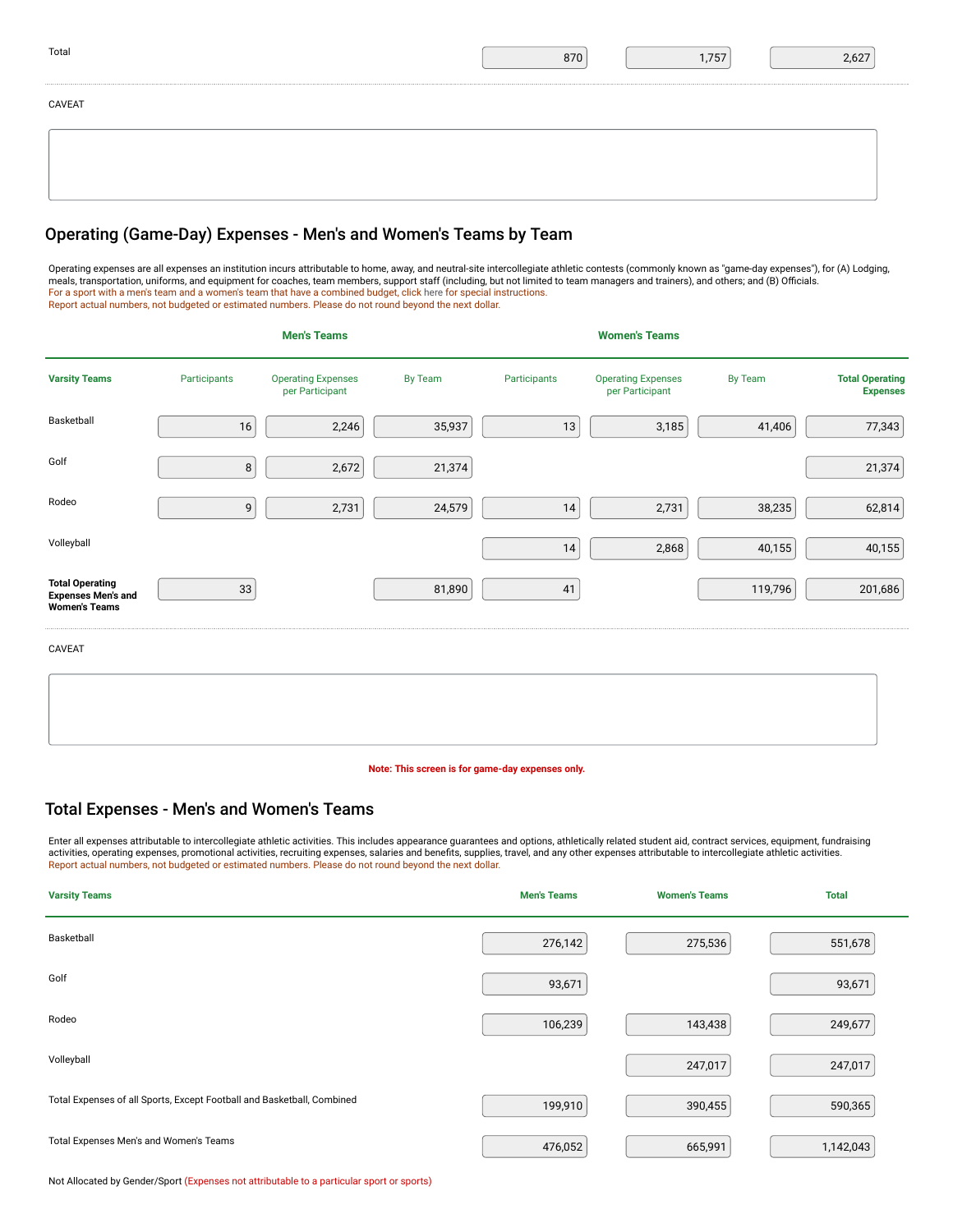|                             | 103,179   |
|-----------------------------|-----------|
| <b>Grand Total Expenses</b> | 1,245,222 |
| CAVEAT                      |           |
|                             |           |
|                             |           |

## Total Revenues - Men's and Women's Teams

| Your total revenues must cover your total expenses. |  |
|-----------------------------------------------------|--|
|                                                     |  |

Your total revenues must cover your total expenses.<br>Enter all revenues attributable to intercollegiate athletic activities. This includes revenues from appearance guarantees and options, an athletic conference, tournament Report actual numbers, not budgeted or estimated numbers. Please do not round beyond the next dollar.

| <b>Varsity Teams</b>                                                                      | <b>Men's Teams</b> | <b>Women's Teams</b> | <b>Total</b> |
|-------------------------------------------------------------------------------------------|--------------------|----------------------|--------------|
| Basketball                                                                                | 276,142            | 247,017              | 523,159      |
| Golf                                                                                      | 106,239            |                      | 106,239      |
| Rodeo                                                                                     | 93,671             | 143,438              | 237,109      |
| Volleyball                                                                                |                    | 275,536              | 275,536      |
| Total Revenues of all Sports, Except Football and Basketball, Combined                    | 199,910            | 418,974              | 618,884      |
| Total Revenues Men's and Women's Teams                                                    | 476,052            | 665,991              | 1,142,043    |
| Not Allocated by Gender/Sport (Revenues not attributable to a particular sport or sports) |                    |                      | 103,179      |
| Grand Total for all Teams (includes by team and not allocated by gender/sport)            |                    |                      | 1,245,222    |
| CAVEAT                                                                                    |                    |                      |              |

### Summary - Men's and Women's Teams

**Your Grand Total Revenues must be equal to or greater than your Grand Total Expenses or you will not be able to lock your survey.**

|                |                                             | <b>Men's Teams</b> | <b>Women's Teams</b> | <b>Total</b> |  |
|----------------|---------------------------------------------|--------------------|----------------------|--------------|--|
|                | Total of Head Coaches' Salaries             | 48,630             | 69,369               | 117,999      |  |
| $\overline{2}$ | <b>Total of Assistant Coaches' Salaries</b> | 2,485              | 2.485                | 4,970        |  |
| 3              | Total Salaries (Lines 1+2)                  | 51,115             | 71.854               | 122,969      |  |
| 4              | Athletically Related Student Aid            | 3, 5, 034          | 4,0,068              | 785,102      |  |
| 5              | Recruiting Expenses                         | 870                | 1.757                | 2,627        |  |